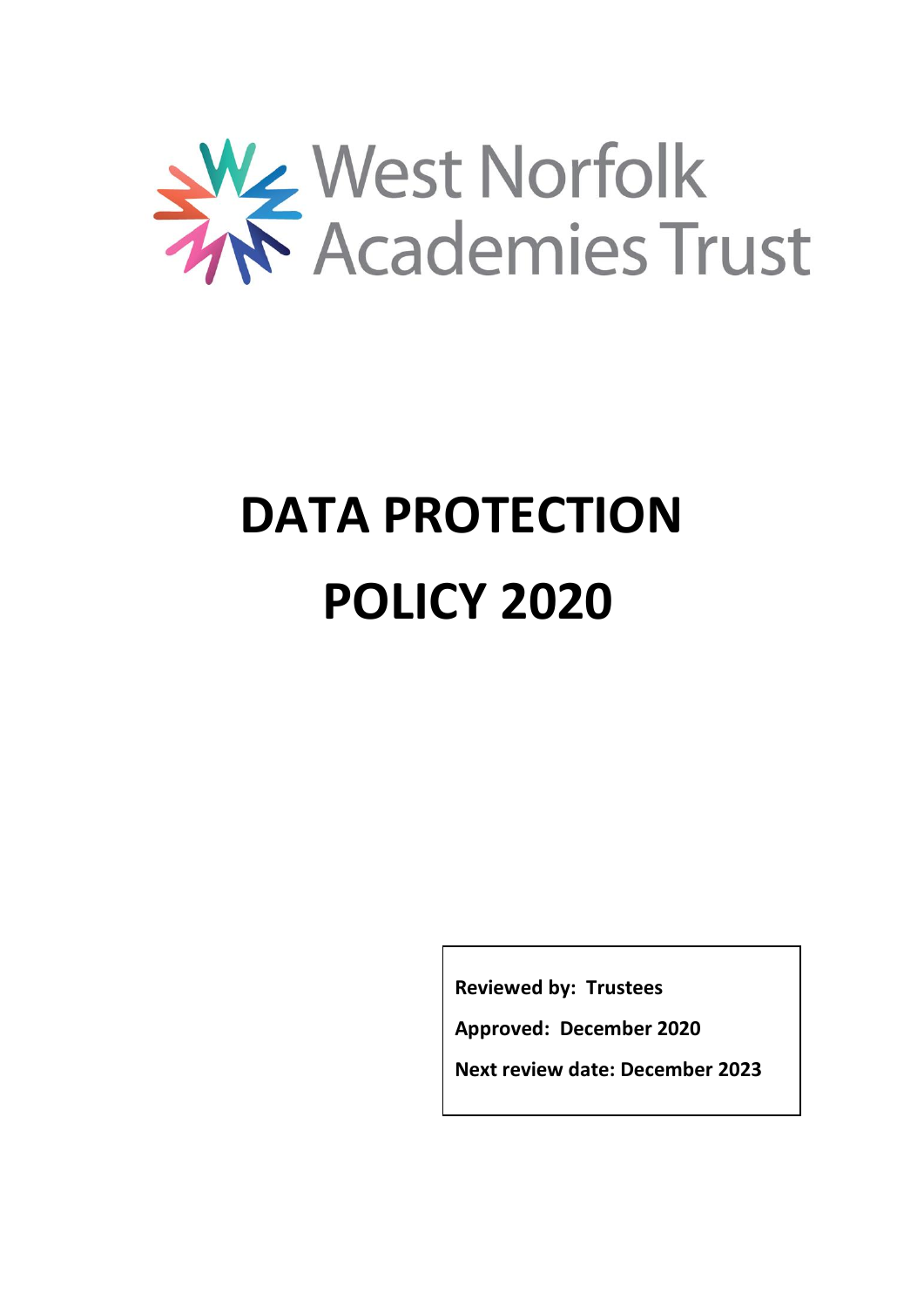| Aims                                                    | 1              |
|---------------------------------------------------------|----------------|
| Legislation and guidance                                | 1              |
| Definitions                                             | $\overline{2}$ |
| The data controller                                     | 3              |
| Roles and responsibilities                              | 3              |
| <b>Governing Board</b>                                  | 3              |
| Data Protection Officer                                 | 3              |
| Headteacher                                             | 3              |
| All staff                                               | $3 - 4$        |
| Data protection principles                              | 4              |
| Collecting personal data                                | $4 - 5$        |
| Sharing personal data                                   | 5              |
| Subject access requests and other rights of individuals | $6 - 7$        |
| Parental requests to see the educational record         | $\overline{7}$ |
| Biometric recognition systems                           | $7 - 8$        |
| <b>CCTV</b>                                             | 8              |
| Photographs and videos                                  | 8              |
| Data protection by design and default                   | 9              |
| Data security and storage of records                    | 9              |
| Disposal of records                                     | 10             |
| Personal data breaches                                  | 10             |
| Training                                                | 10             |
| Monitoring arrangements                                 | 10             |
| Appendix 1: Personal data breach procedure              | $11 - 13$      |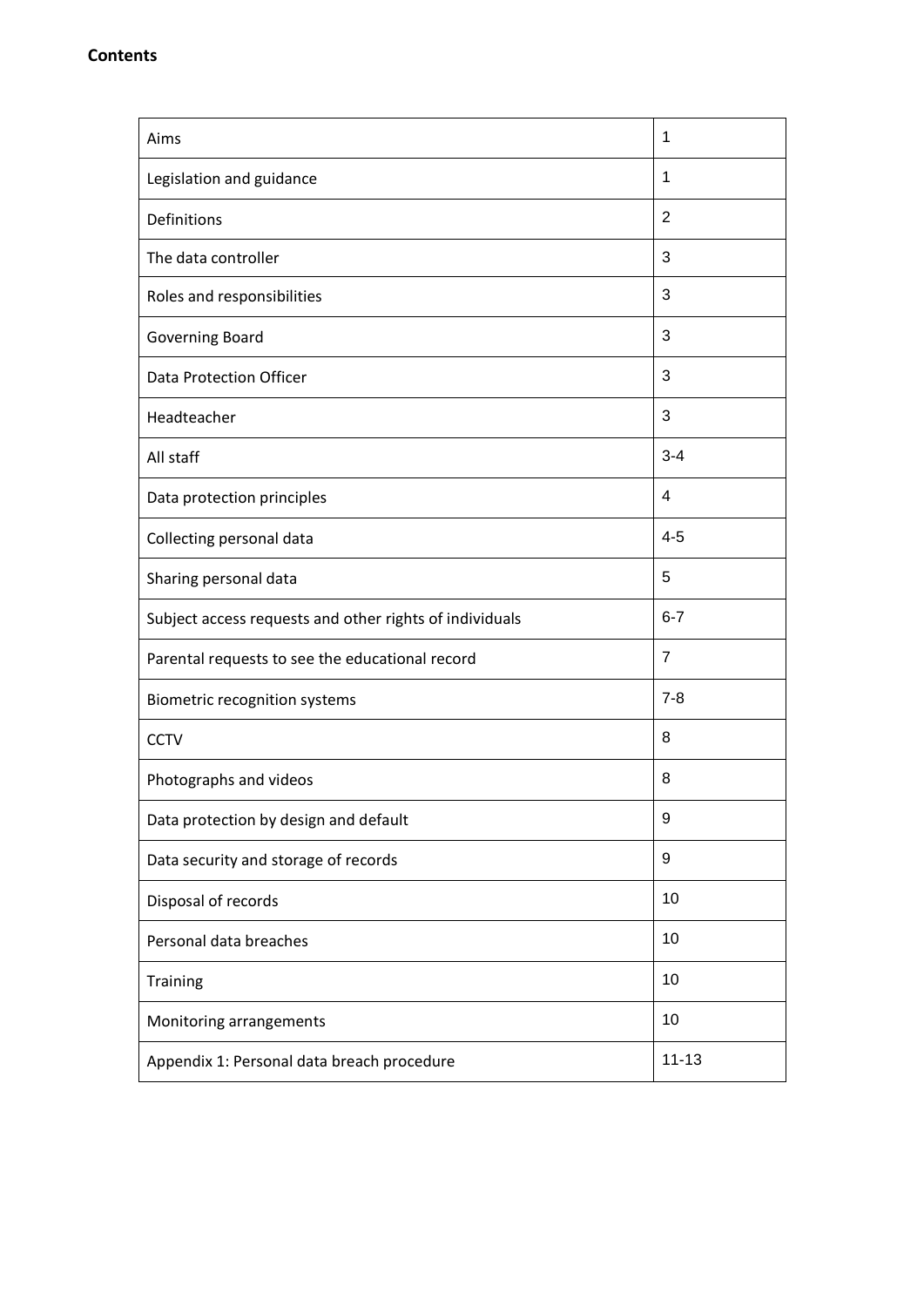# **1. Aims**

**1.1** Our trust aims to ensure that all personal data collected about staff, pupils, parents, governors, visitors and other individuals is collected, stored and processed in accordance with the General Data Protection Regulation (GDPR) and the Data Protection Act 2018 (DPA 2018) This policy applies to all personal data, regardless of whether it is in paper or electronic format.

# **2. Legislation and guidance**

- **2.1** This policy meets the requirements of the GDPR and the provisions of the DPA 2018. It is based on guidance published by the Information Commissioner's Office (ICO) on the GDPR and the ICO's code of practice for subject access requests.
- **2.2** It meets the requirements of the Protection of Freedoms Act 2012 when referring to our use of biometric data.
- **2.3** It also reflects the ICO's code of practice for the use of surveillance cameras and personal information.
- **2.4** In addition, this policy complies with our funding agreement and articles of association.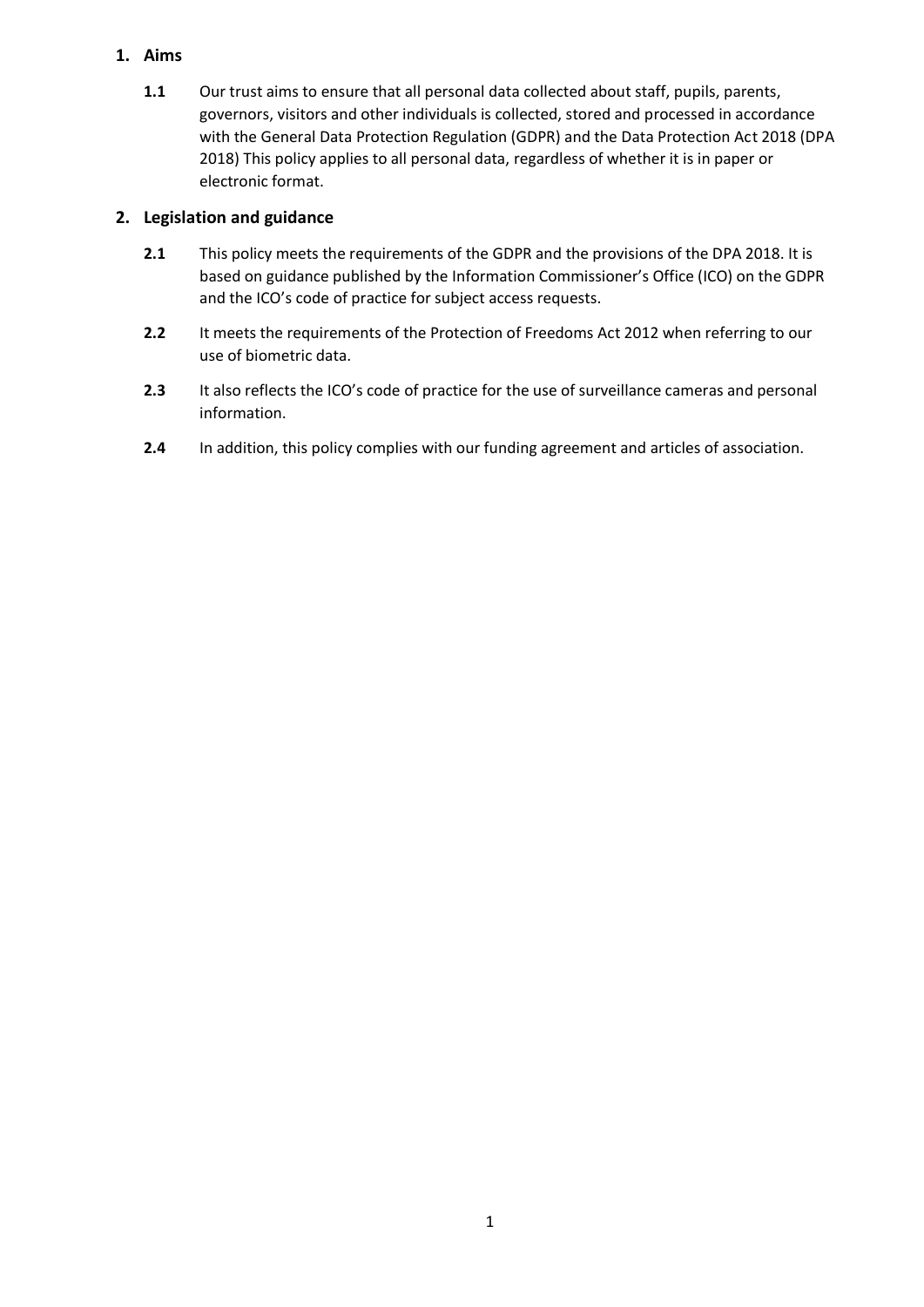# **3. Definitions**

| <b>Term</b>                                   | <b>Definition</b>                                                                                                                                                                                                                                                                                                                                                                                                                                                                                                                                                                     |
|-----------------------------------------------|---------------------------------------------------------------------------------------------------------------------------------------------------------------------------------------------------------------------------------------------------------------------------------------------------------------------------------------------------------------------------------------------------------------------------------------------------------------------------------------------------------------------------------------------------------------------------------------|
| <b>Personal data</b>                          | Any information relating to an identified, or identifiable, individual.<br>This may include the individual's:<br>Name (including initials)<br>٠<br><b>Identification number</b><br>$\bullet$<br>Location data<br>٠<br>Online identifier, such as a username<br>$\bullet$<br>It may also include factors specific to the individual's physical,                                                                                                                                                                                                                                        |
| <b>Special categories</b><br>of personal data | physiological, genetic, mental, economic, cultural or social identity.<br>Personal data which is more sensitive and so needs more protection,<br>including information about an individual's:<br>Racial or ethnic origin<br>٠<br>Political opinions<br>$\bullet$<br>Religious or philosophical beliefs<br>٠<br>Trade union membership<br>$\bullet$<br>Genetics<br>$\bullet$<br>Biometrics (such as fingerprints, retina and iris patterns), where used<br>٠<br>for identification purposes<br>Health - physical or mental<br>$\bullet$<br>Sex life or sexual orientation<br>$\bullet$ |
| <b>Processing</b>                             | Anything done to personal data, such as collecting, recording, organising,<br>structuring, storing, adapting, altering, retrieving, using, disseminating,<br>erasing or destroying.<br>Processing can be automated or manual.                                                                                                                                                                                                                                                                                                                                                         |
| Data subject                                  | The identified or identifiable individual whose personal data is held or<br>processed.                                                                                                                                                                                                                                                                                                                                                                                                                                                                                                |
| Data controller                               | A person or organisation that determines the purposes and the means of<br>processing of personal data.                                                                                                                                                                                                                                                                                                                                                                                                                                                                                |
| Data processor                                | A person or other body, other than an employee of the data controller,<br>who processes personal data on behalf of the data controller.                                                                                                                                                                                                                                                                                                                                                                                                                                               |
| <b>Personal data</b><br>breach                | A breach of security leading to the accidental or unlawful destruction, loss,<br>alteration, unauthorised disclosure of, or access to personal data.                                                                                                                                                                                                                                                                                                                                                                                                                                  |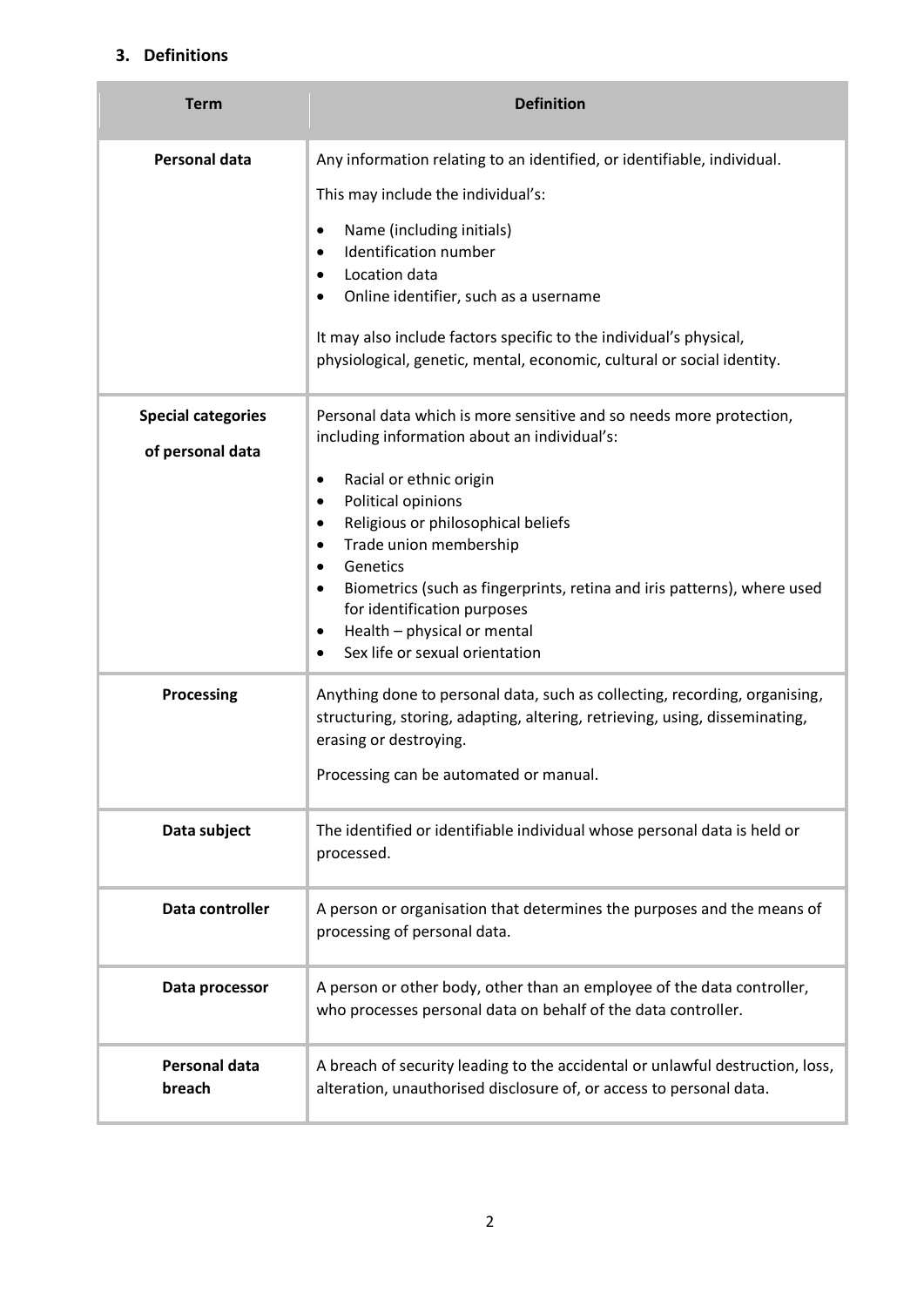# **4. The data controller**

- **4.1** Our trust processes personal data relating to parents, pupils, staff, governors, visitors and others, and therefore is a data controller.
- **4.2** The trust is registered as a data controller with the ICO and will renew this registration annually or as otherwise legally required.

# **5. Roles and responsibilities**

**5.1** This policy applies to all staff employed by our trust, and to external organisations or individuals working on our behalf. Staff who do not comply with this policy may face disciplinary action.

# **6. Governing board**

**6.1** The governing board has overall responsibility for ensuring that our trust complies with all relevant data protection obligations.

# **7. Data protection officer**

- **7.1** The data protection officer (DPO) is responsible for overseeing the implementation of this policy, monitoring our compliance with data protection law, and developing related policies and guidelines where applicable.
- **7.2** They will provide an annual report of their activities directly to the governing board and, where relevant, report to the board their advice and recommendations on trust data protection issues.
- **7.3** The DPO is also the first point of contact for individuals whose data the trust processes, and for the ICO.
- **7.4** Full details of the DPO's responsibilities are set out in their job description.
- **7.5** The DPO is contactable via dpo@westnorfolkacademiestrust.co.uk

# **8. Headteacher**

**8.1** The Headteacher acts as the representative of the data controller on a day-to-day basis.

# **9. All staff**

- **9.1** Staff are responsible for:
	- Collecting, storing and processing any personal data in accordance with this policy
	- Informing the trust of any changes to their personal data, such as a change of address
	- Contacting the DPO in the following circumstances:
		- o With any questions about the operation of this policy, data protection law, retaining personal data or keeping personal data secure
		- o If they have any concerns that this policy is not being followed
		- o If they are unsure whether or not they have a lawful basis to use personal data in a particular way
		- $\circ$  If they need to rely on or capture consent, draft a privacy notice, deal with data protection rights invoked by an individual, or transfer personal data outside the UK
		- o If there has been a data breach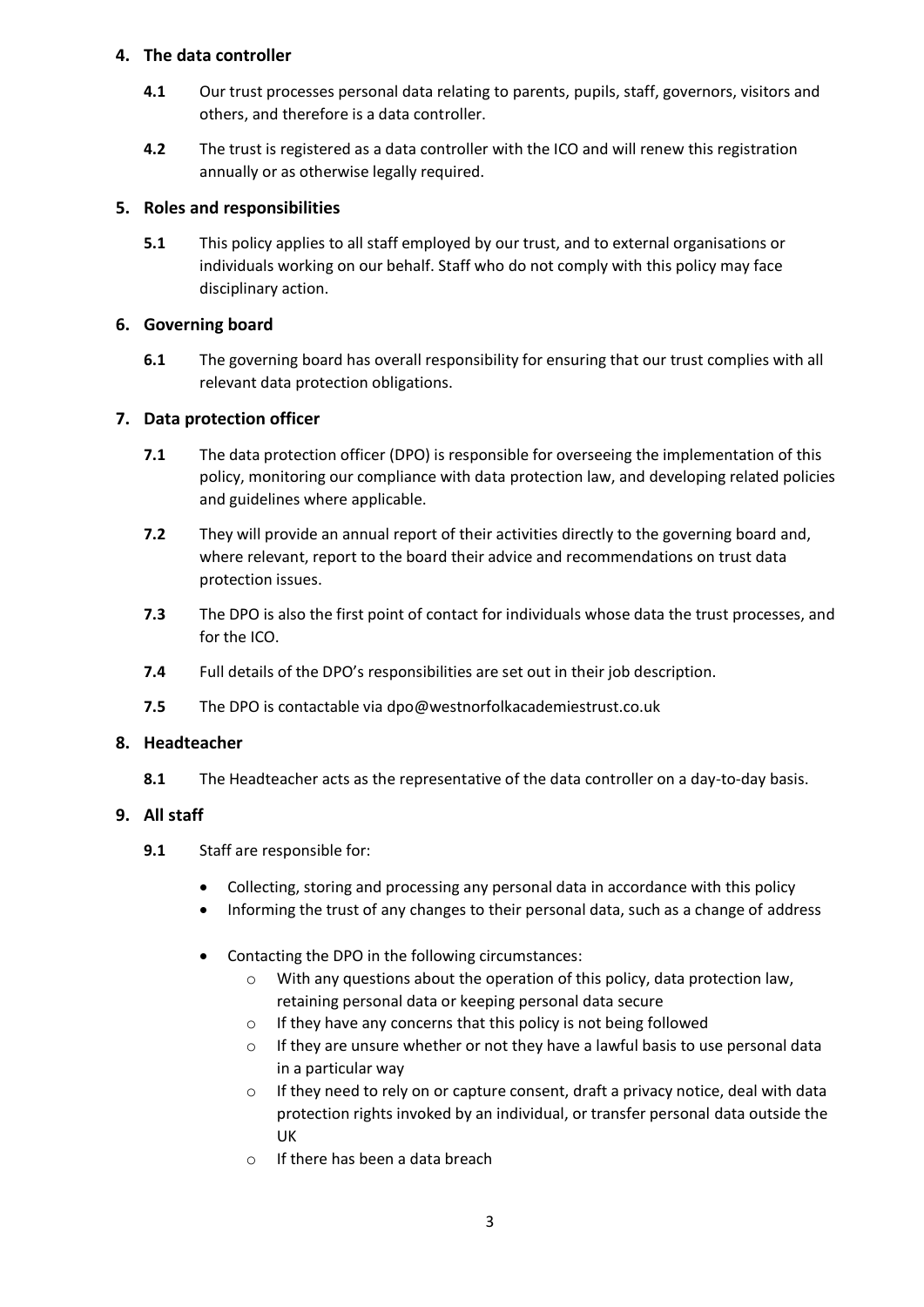- $\circ$  Whenever they are engaging in a new activity that may affect the privacy rights of individuals
- o If they need help with any contracts or sharing personal data with third parties

## **10. Data protection principles**

- **10.1** The GDPR is based on data protection principles that our trust must comply with.
- **10.2** The principles say that personal data must be:
	- Processed lawfully, fairly and in a transparent manner
	- Collected for specified, explicit and legitimate purposes
	- Adequate, relevant and limited to what is necessary to fulfil the purposes for which it is processed
	- Accurate and, where necessary, kept up to date
	- Kept for no longer than is necessary for the purposes for which it is processed
	- Processed in a way that ensures it is appropriately secure
- **10.3** This policy sets out how the trust aims to comply with these principles.

## **11. Collecting personal data**

#### **Lawfulness, fairness and transparency**

- **11.1** We will only process personal data where we have one of 6 'lawful bases' (legal reasons) to do so under data protection law:
	- The data needs to be processed so that the trust can fulfil a contract with the individual, or the individual has asked the trust to take specific steps before entering into a contract
	- The data needs to be processed so that the trust can comply with a legal obligation
	- The data needs to be processed to ensure the vital interests of the individual e.g. to protect someone's life
	- The data needs to be processed so that the trust, as a public authority, can perform a task in the public interest, and carry out its official functions
	- The data needs to be processed for the legitimate interests of the trust or a third party (provided the individual's rights and freedoms are not overridden)
	- The individual (or their parent/carer when appropriate in the case of a pupil) has freely given clear consent
- **11.2** For special categories of personal data, we will also meet one of the special category conditions for processing which are set out in the GDPR and Data Protection Act 2018.
- **11.3** If we offer online services to pupils, such as classroom apps, and we intend to rely on consent as a basis for processing, we will get parental consent where the pupil is under 16 (except for online counselling and preventive services).
- **11.4** Whenever we first collect personal data directly from individuals, we will provide them with the relevant information required by data protection law.

#### **Limitation, minimisation and accuracy**

**11.5** We will only collect personal data for specified, explicit and legitimate reasons. We will explain these reasons to the individuals when we first collect their data.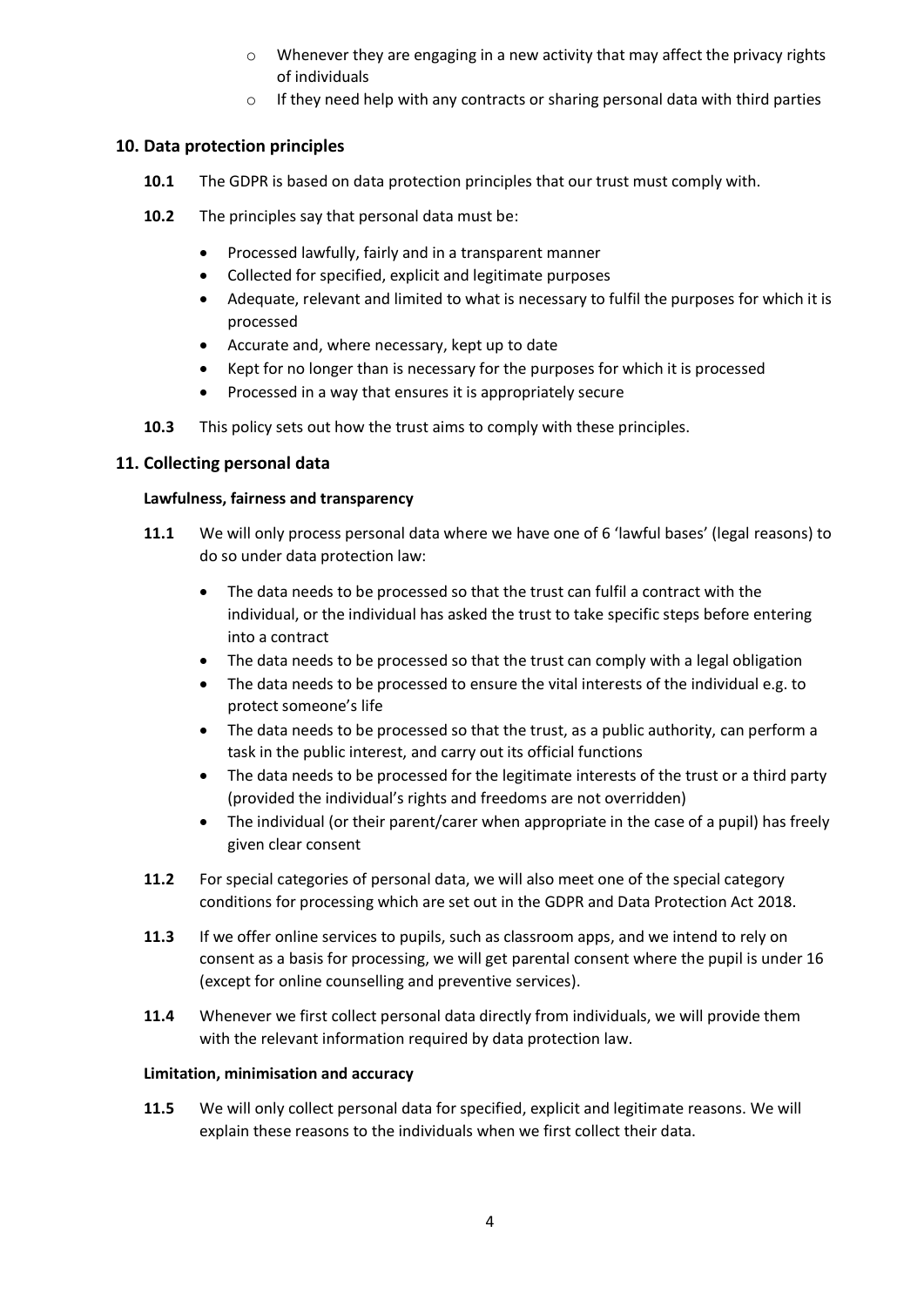- **11.6** If we want to use personal data for reasons other than those given when we first obtained it, we will inform the individuals concerned before we do so, and seek consent where necessary.
- **11.7** Staff must only process personal data where it is necessary in order to do their jobs.
- **11.8** When staff no longer need the personal data they hold, they must ensure it is deleted or anonymised. This will be done in accordance with the Pupil or Staff Data Retention Policy.

## **12. Sharing personal data**

- **12.1** We will not normally share personal data with anyone else, but may do so where:
	- There is an issue with a pupil or parent/carer that puts the safety of our staff at risk
	- We need to liaise with other agencies we will seek consent as necessary before doing this
	- Our suppliers or contractors need data to enable us to provide services to our staff and pupils – for example, IT companies. When doing this, we will:
		- o Only appoint suppliers or contractors which can provide sufficient guarantees that they comply with data protection law
		- $\circ$  Establish a data sharing agreement with the supplier or contractor, either in the contract or as a standalone agreement, to ensure the fair and lawful processing of any personal data we share
		- $\circ$  Only share data that the supplier or contractor needs to carry out their service, and information necessary to keep them safe while working with us
- **12.2** We will also share personal data with law enforcement and government bodies where we are legally required to do so, including for:
	- The prevention or detection of crime and/or fraud
	- The apprehension or prosecution of offenders
	- The assessment or collection of tax owed to HMRC
	- In connection with legal proceedings
	- Where the disclosure is required to satisfy our safeguarding obligations
	- Research and statistical purposes, as long as personal data is sufficiently anonymised or consent has been provided
- **12.3** We may also share personal data with emergency services and local authorities to help them to respond to an emergency situation that affects any of our pupils or staff.
- **12.4** Where we transfer personal data outside of the UK, we will do so in accordance with data protection law.

#### **Subject access requests and other rights of individuals**

#### **13. Subject access requests**

- **13.1** Individuals have a right to make a 'subject access request' to gain access to personal information that the trust holds about them. This includes:
	- Confirmation that their personal data is being processed
	- Access to a copy of the data
	- The purposes of the data processing
	- The categories of personal data concerned
	- Who the data has been, or will be, shared with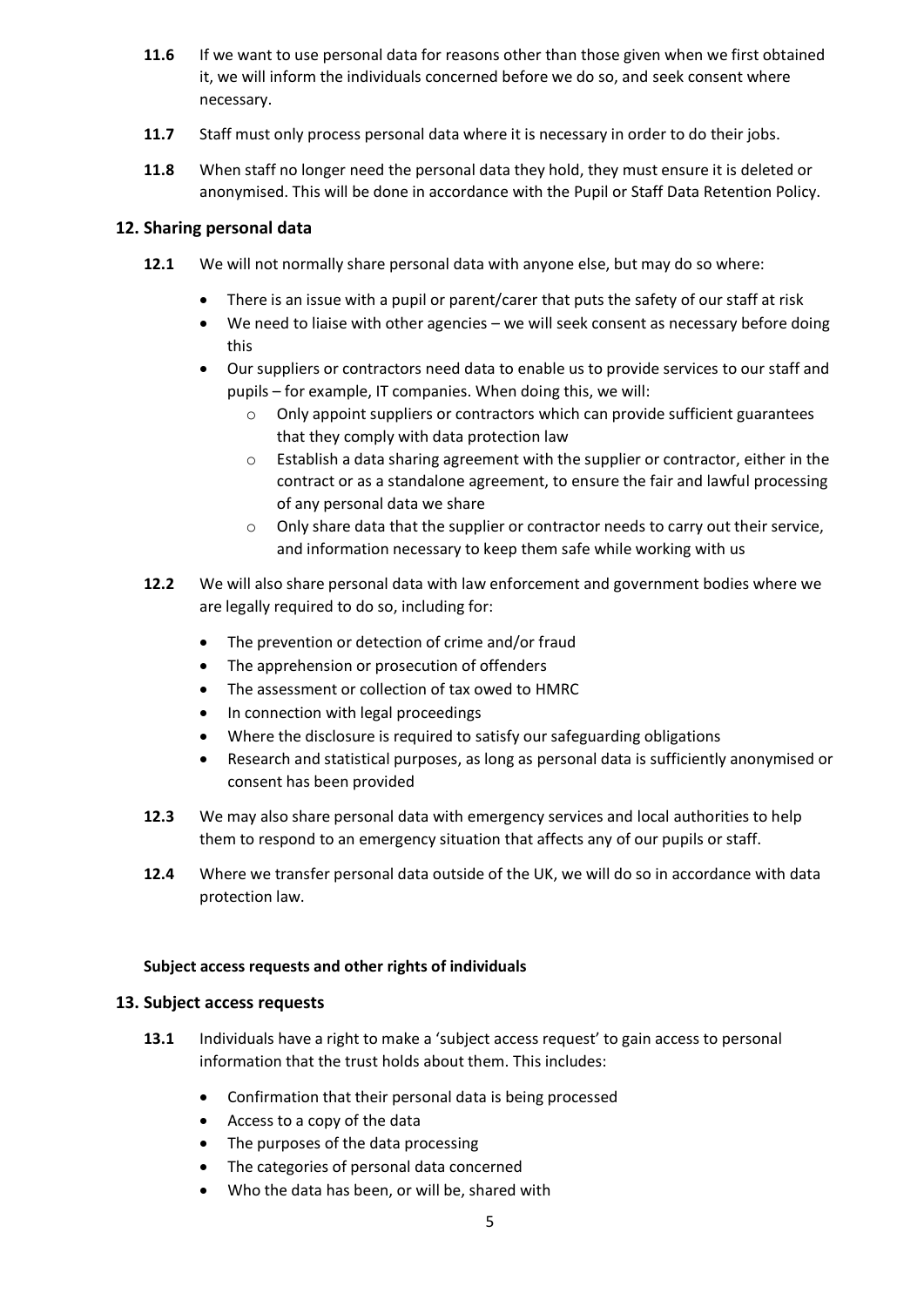- How long the data will be stored for, or if this isn't possible, the criteria used to determine this period
- The source of the data, if not the individual
- Whether any automated decision-making is being applied to their data, and what the significance and consequences of this might be for the individual
- **13.2** Subject access requests should include:
	- Name of individual
	- Correspondence address
	- Contact number and email address
	- Details of the information requested
- **13.3** If staff receive a subject access request they must immediately forward it to the DPO.

## **14. Children and subject access requests**

- **14.1** Personal data about a child belongs to that child, and not the child's parents or carers. For a parent or carer to make a subject access request with respect to their child, the child must either be unable to understand their rights and the implications of a subject access request, or have given their consent.
- **14.2** Children aged 12 and above are generally regarded to be mature enough to understand their rights and the implications of a subject access request. Therefore, most subject access requests from parents or carers of pupils at our trust may not be granted without the express permission of the pupil. This is not a rule and a pupil's ability to understand their rights will always be judged on a case-by-case basis.

#### **15. Responding to subject access requests**

- **15.1** When responding to requests, we:
	- May ask the individual to provide 2 forms of identification
	- May contact the individual via phone to confirm the request was made
	- Will respond without delay and within 1 month of receipt of the request
	- Will provide the information free of charge
	- May tell the individual we will comply within 3 months of receipt of the request, where a request is complex or numerous. We will inform the individual of this within 1 month, and explain why the extension is necessary
- **15.2** We will not disclose information if it:
	- Might cause serious harm to the physical or mental health of the pupil or another individual
	- Would reveal that the child is at risk of abuse, where the disclosure of that information would not be in the child's best interests
	- Is contained in adoption or parental order records
	- Is given to a court in proceedings concerning the child
- **15.3** If the request is unfounded or excessive, we may refuse to act on it, or charge a reasonable fee which takes into account administrative costs.
- **15.4** A request will be deemed to be unfounded or excessive if it is repetitive, or asks for further copies of the same information.
- **15.5** When we refuse a request, we will tell the individual why, and tell them they have the right to complain to the ICO.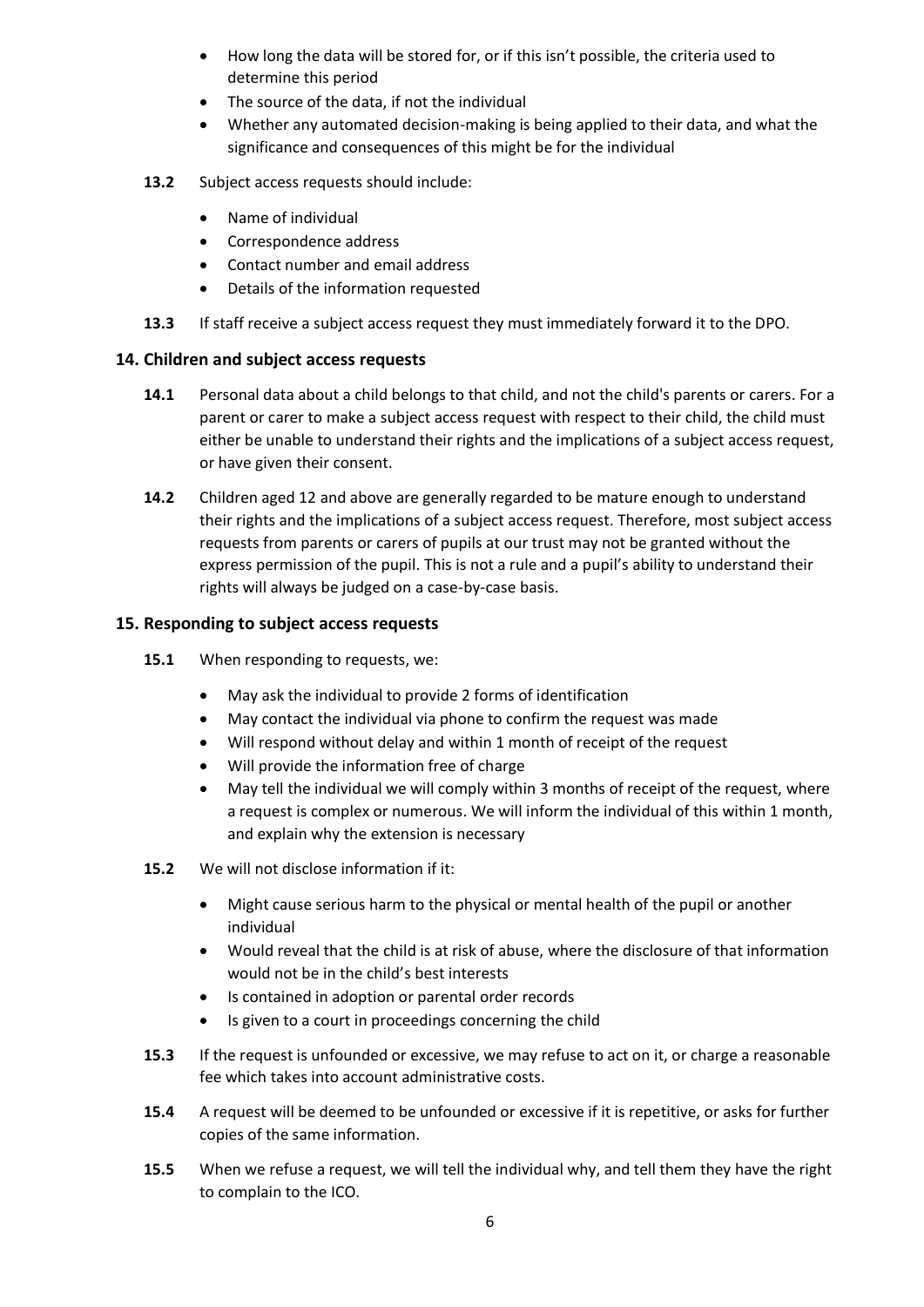# **16. Other data protection rights of the individual**

- **16.1** In addition to the right to make a subject access request (see above), and to receive information when we are collecting their data about how we use and process it (see section 7), individuals also have the right to:
	- Withdraw their consent to processing at any time
	- Ask us to rectify, erase or restrict processing of their personal data, or object to the processing of it (in certain circumstances)
	- Prevent use of their personal data for direct marketing
	- Challenge processing which has been justified on the basis of public interest
	- Request a copy of agreements under which their personal data is transferred outside of the UK
	- Object to decisions based solely on automated decision making or profiling (decisions taken with no human involvement, that might negatively affect them)
	- Prevent processing that is likely to cause damage or distress
	- Be notified of a data breach in certain circumstances
	- Make a complaint to the ICO
	- Ask for their personal data to be transferred to a third party in a structured, commonly used and machine-readable format (in certain circumstances)
- **16.2** Individuals should submit any request to exercise these rights to the DPO. If staff receive such a request, they must immediately forward it to the DPO.

# **17. Parental requests to see the educational record**

**17.1** Parents, or those with parental responsibility, can have access to their child's educational record (which includes most information about a pupil) within 20 school days of receipt of a written request.

# **18. Biometric recognition systems**

- **18.1** Where we use pupils' biometric data as part of an automated biometric recognition system (for example, pupils use finger prints to receive school dinners instead of paying with cash) we will comply with the requirements of the Protection of Freedoms Act 2012.
- **18.2** Parents/carers will be notified before any biometric recognition system is put in place or before their child first takes part in it. The trust will get written consent from at least one parent or carer before we take any biometric data from their child and first process it.
- **18.3** Parents/carers and pupils have the right to choose not to use the trust's biometric system(s). We will provide alternative means of accessing the relevant services for those pupils. For example, pupils can pay for school dinners in cash at each transaction if they wish.
- **18.4** Parents/carers and pupils can object to participation in the trust's biometric recognition system(s), or withdraw consent, at any time, and we will make sure that any relevant data already captured is deleted.
- **18.5** As required by law, if a pupil refuses to participate in, or continue to participate in, the processing of their biometric data, we will not process that data irrespective of any consent given by the pupil's parent(s)/carer(s).
- **18.6** Where staff members or other adults use the trust's biometric system(s), we will also obtain their consent before they first take part in it, and provide alternative means of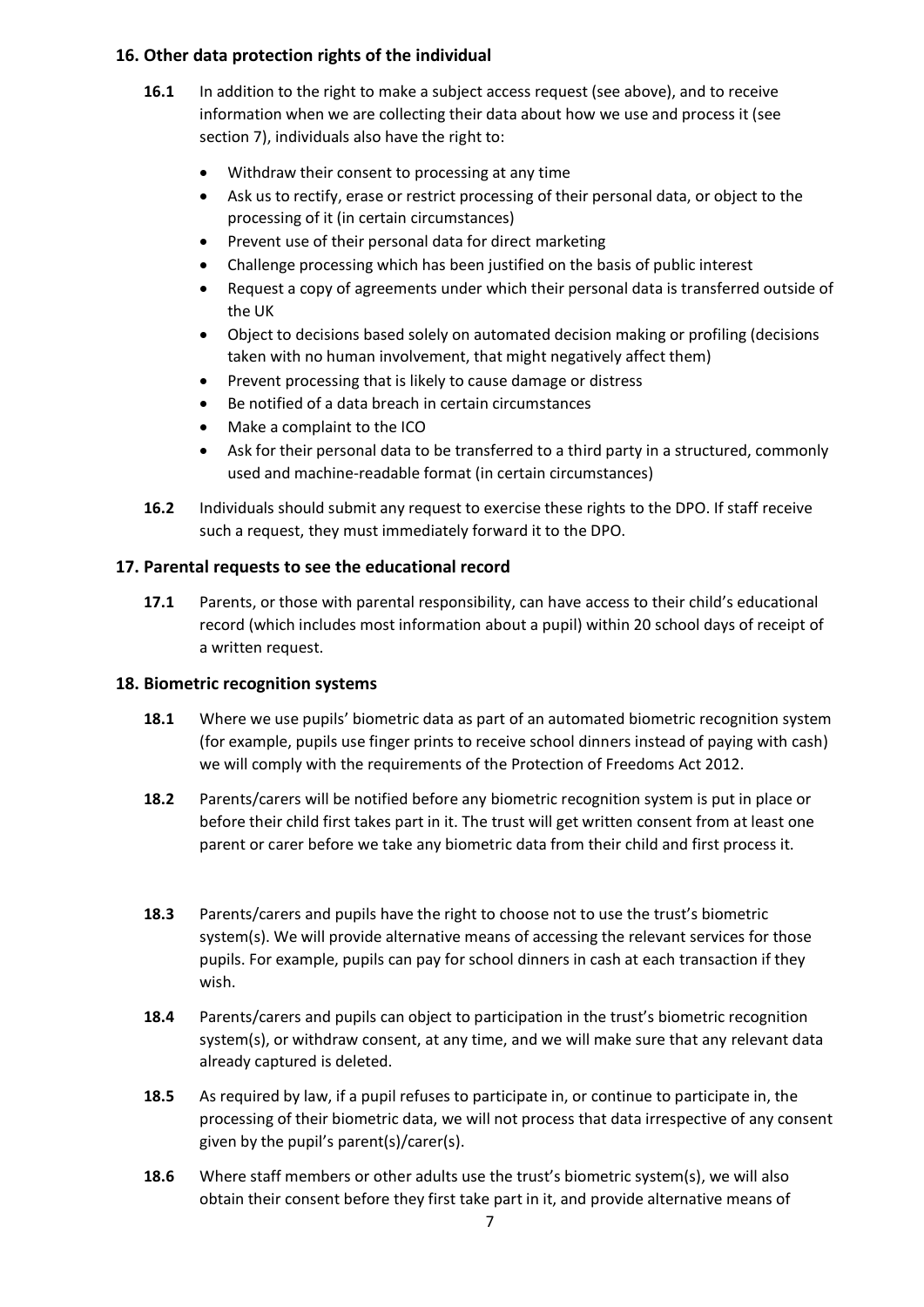accessing the relevant service if they object. Staff and other adults can also withdraw consent at any time, and the trust will delete any relevant data already captured.

# **19. CCTV**

- **19.1** We use CCTV in various locations around the trust estate to ensure it remains safe. We will adhere to the Trust CCTV Policy at all times.
- **19.2** We do not need to ask individuals' permission to use CCTV, but we make it clear where individuals are being recorded. Security cameras are clearly visible and accompanied by prominent signs explaining that CCTV is in use.
- **19.3** Any enquiries about the CCTV system should be directed to the Director of Operations.

## **20. Photographs and videos**

- **20.1** As part of our school activities, we may take photographs and record images of individuals within our schools.
- **20.2** We will obtain written consent from parents/carers, or pupils aged 18 and over, for photographs and videos to be taken of pupils for communication, marketing and promotional materials.
- **20.3** Where we need parental consent, we will clearly explain how the photograph and/or video will be used to both the parent/carer and pupil. Where we don't need parental consent, we will clearly explain to the pupil how the photograph and/or video will be used.
- **20.4** Uses may include:
	- Within school on notice boards and in school magazines, brochures, newsletters, etc.
	- Outside of school by external agencies such as the school photographer, newspapers, campaigns
	- Online on our school website or social media pages
- **20.5** Consent can be refused or withdrawn at any time. If consent is withdrawn, we will delete the photograph or video and not distribute it further.
- **20.6** When using photographs and videos in this way we will not accompany them with any other personal information about the child, to ensure they cannot be identified.

# **21. Data protection by design and default**

- **21.1** We will put measures in place to show that we have integrated data protection into all of our data processing activities, including:
	- Appointing a suitably qualified DPO, and ensuring they have the necessary resources to fulfil their duties and maintain their expert knowledge
	- Only processing personal data that is necessary for each specific purpose of processing, and always in line with the data protection principles set out in relevant data protection law (see section 6)
	- Completing privacy impact assessments where the trust's processing of personal data presents a high risk to rights and freedoms of individuals, and when introducing new technologies (the DPO will advise on this process)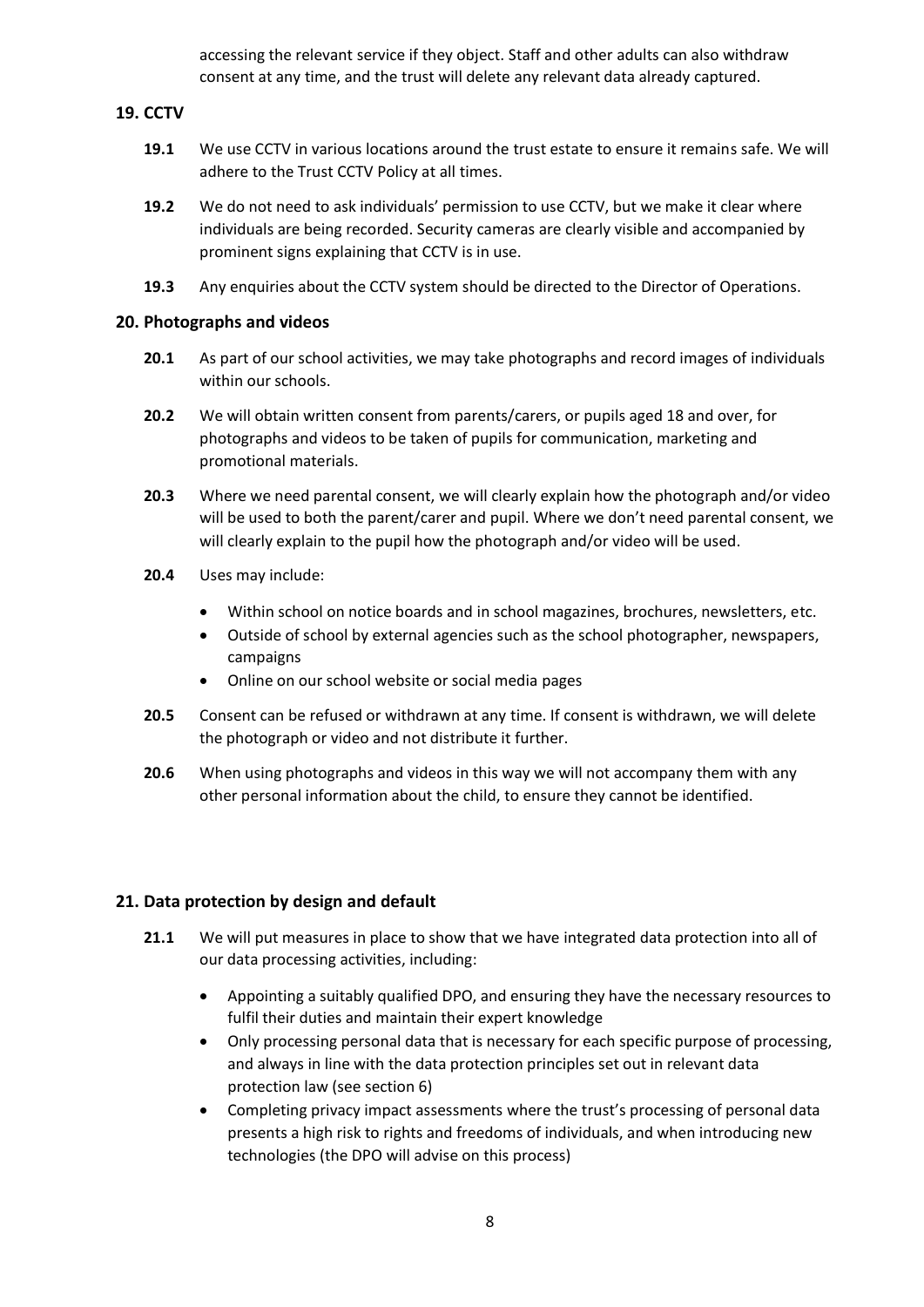- Integrating data protection into internal documents including this policy, any related policies and privacy notices
- Regularly training members of staff on data protection law, this policy, any related policies and any other data protection matters; we will also keep a record of attendance
- Regularly conducting reviews and audits to test our privacy measures and make sure we are compliant
- Maintaining records of our processing activities, including:
	- $\circ$  For the benefit of data subjects, making available the name and contact details of our schools and DPO and all information we are required to share about how we use and process their personal data (via our privacy notices)
	- $\circ$  For all personal data that we hold, maintaining an internal record of the type of data, data subject, how and why we are using the data, any third-party recipients, how and why we are storing the data, retention periods and how we are keeping the data secure

# **22. Data security and storage of records**

- **22.1** We will protect personal data and keep it safe from unauthorised or unlawful access, alteration, processing or disclosure, and against accidental or unlawful loss, destruction or damage.
- **22.2** In particular:
	- Paper-based records and portable electronic devices, such as laptops and hard drives that contain personal data are kept under lock and key when not in use
	- Papers containing confidential personal data must not be left on office and classroom desks, on staffroom tables, pinned to notice/display boards, or left anywhere else where there is general access
	- Where personal information needs to be taken off site, staff must sign it in and out from the school office
	- Passwords are used to access trust computers, laptops and other electronic devices. Staff and pupils are reminded to change their passwords at regular intervals
	- Encryption software is used to protect portable devices and removable media, such as laptops and USB devices
	- Staff, pupils or governors who store personal information on their personal devices are expected to follow the same security procedures as for trust -owned equipment.
	- Where we need to share personal data with a third party, we carry out due diligence and take reasonable steps to ensure it is stored securely and adequately protected (see section 8)

# **23. Disposal of records**

- **23.1** Personal data that is no longer needed will be disposed of securely. Personal data that has become inaccurate or out of date will also be disposed of securely, where we cannot or do not need to rectify or update it.
- **23.2** For example, we will shred or incinerate paper-based records, and overwrite or delete electronic files. We may also use a third party to safely dispose of records on the trust's behalf. If we do so, we will require the third party to provide sufficient guarantees that it complies with data protection law.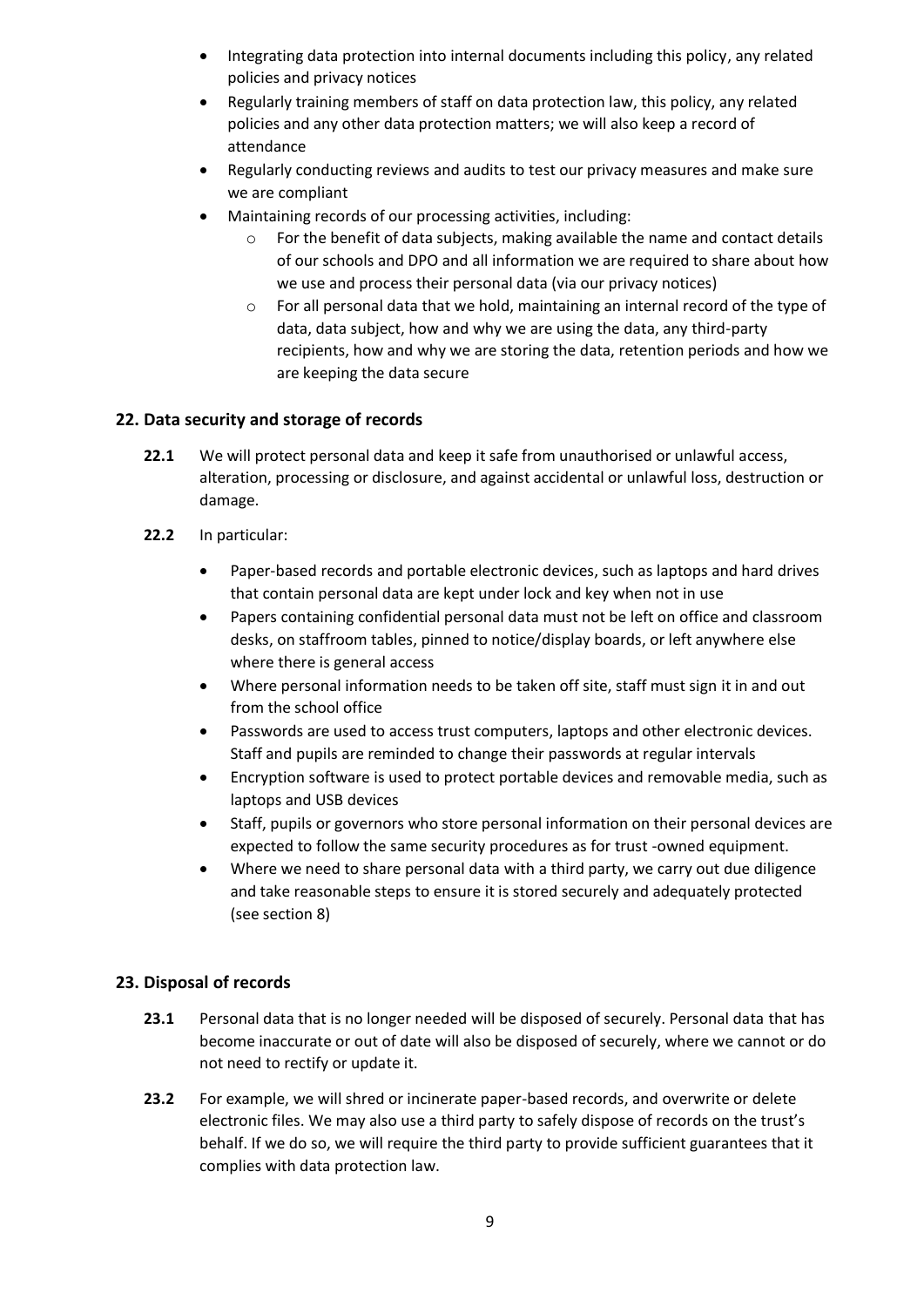## **24. Personal data breaches**

- **24.1** The trust will make all reasonable endeavours to ensure that there are no personal data breaches.
- **24.2** In the unlikely event of a suspected data breach, we will follow the procedure set out in appendix 1.
- **24.3** When appropriate, we will report the data breach to the ICO within 72 hours. Such breaches in a school context may include, but are not limited to:
	- A non-anonymised dataset being published on a trust website which shows the exam results of pupils eligible for the pupil premium
	- Safeguarding information being made available to an unauthorised person
	- The theft of a trust laptop containing non-encrypted personal data about pupils

## **25. Training**

- **25.1** All staff and governors are provided with data protection training as part of their induction process.
- **25.2** Data protection will also form part of continuing professional development, where changes to legislation, guidance or the trust's processes make it necessary.

## **26. Monitoring arrangements**

- **26.1** The DPO is responsible for monitoring and reviewing this policy.
- **26.2** This policy will be reviewed at least every 2 years and shared with the full governing board.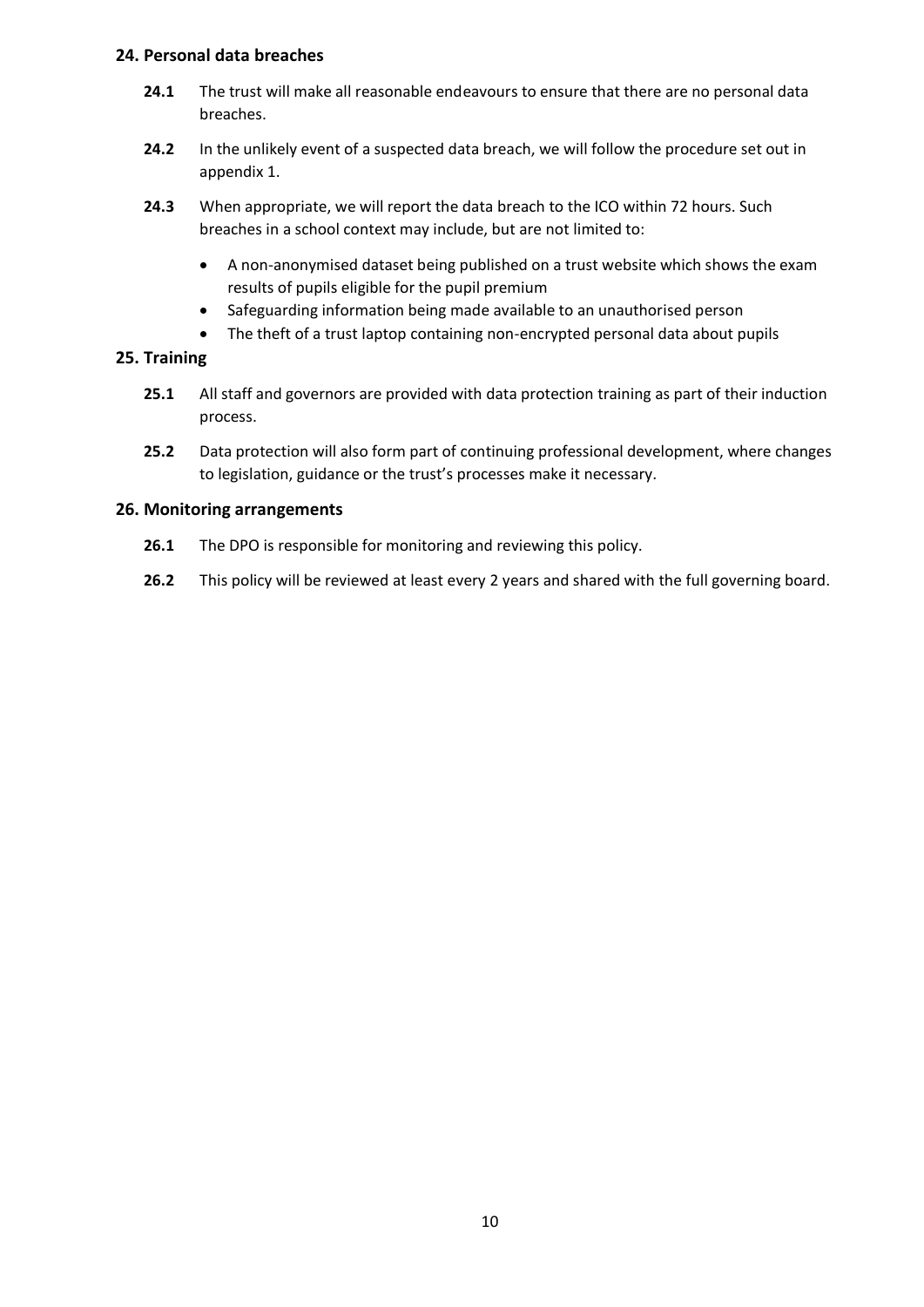## **Appendix 1: Personal data breach procedure**

This procedure is based on guidance on personal data breaches produced by the ICO.

- On finding or causing a breach, or potential breach, the staff member or data processor must immediately notify the DPO
- The DPO will investigate the report, and determine whether a breach has occurred. To decide, the DPO will consider whether personal data has been accidentally or unlawfully:
	- o Lost
	- o Stolen
	- o Destroyed
	- o Altered
	- o Disclosed or made available where it should not have been
	- o Made available to unauthorised people
- The DPO will alert the Headteacher and the chair of governors
- The DPO will make all reasonable efforts to contain and minimise the impact of the breach, assisted by relevant staff members or data processors where necessary. (Actions relevant to specific data types are set out at the end of this procedure)
- The DPO will assess the potential consequences, based on how serious they are, and how likely they are to happen
- The DPO will work out whether the breach must be reported to the ICO. This must be judged on a case-by-case basis. To decide, the DPO will consider whether the breach is likely to negatively affect people's rights and freedoms, and cause them any physical, material or non-material damage (e.g. emotional distress), including through:
	- o Loss of control over their data
	- o Discrimination
	- o Identify theft or fraud
	- o Financial loss
	- o Unauthorised reversal of pseudonymisation (for example, key-coding)
	- o Damage to reputation
	- o Loss of confidentiality
	- o Any other significant economic or social disadvantage to the individual(s) concerned
- If it's likely that there will be a risk to people's rights and freedoms, the DPO must notify the ICO.
- The DPO will document the decision (either way), in case it is challenged at a later date by the ICO or an individual affected by the breach. Documented decisions are stored on the trust's computer system
- Where the ICO must be notified, the DPO will do this via the 'report a breach' page of the ICO website within 72 hours. As required, the DPO will set out:
	- o A description of the nature of the personal data breach including, where possible:
	- o The categories and approximate number of individuals concerned
	- o The categories and approximate number of personal data records concerned
	- o The name and contact details of the DPO
	- o A description of the likely consequences of the personal data breach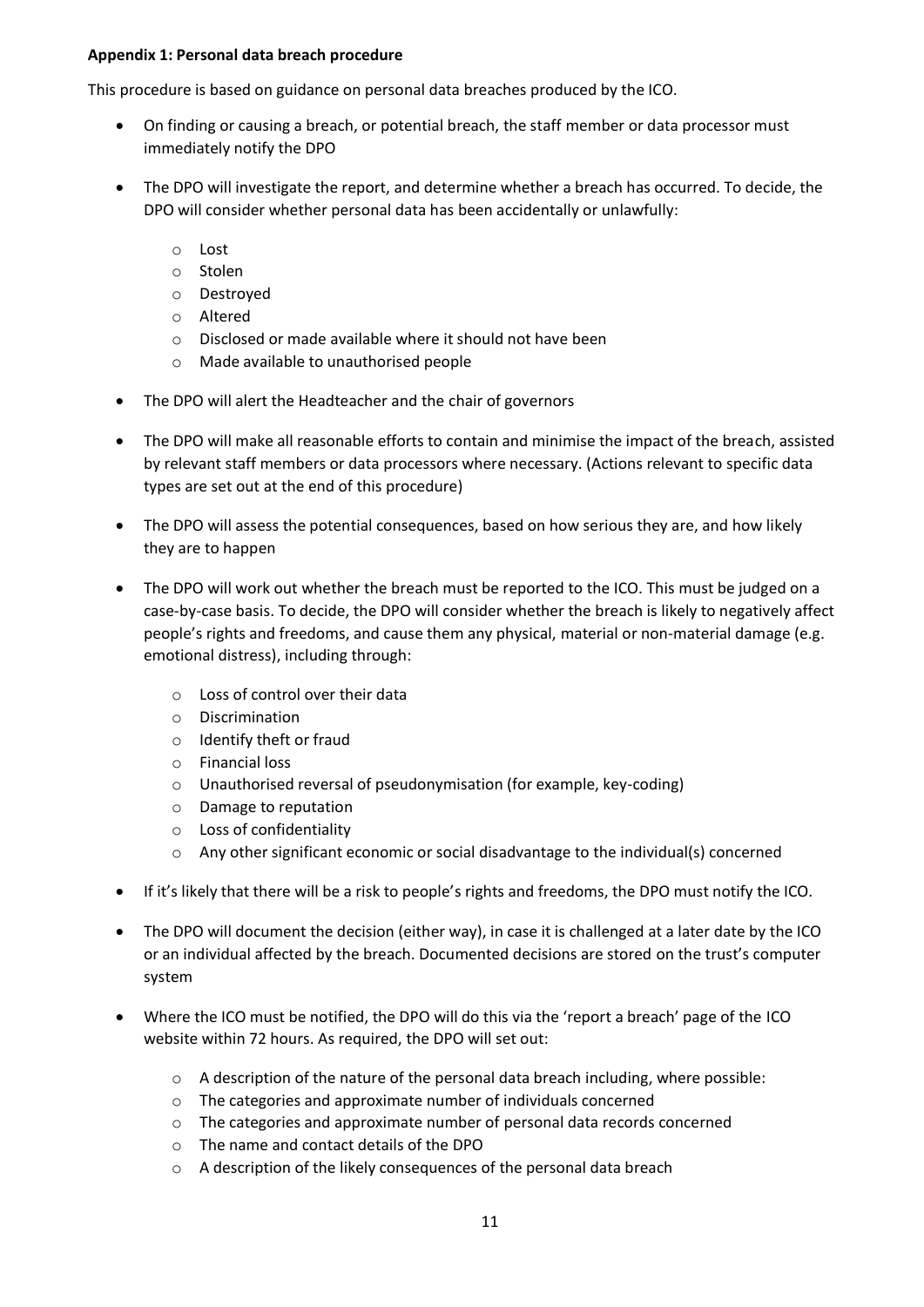- $\circ$  A description of the measures that have been, or will be taken, to deal with the breach and mitigate any possible adverse effects on the individual(s) concerned
- If all the above details are not yet known, the DPO will report as much as they can within 72 hours. The report will explain that there is a delay, the reasons why, and when the DPO expects to have further information. The DPO will submit the remaining information as soon as possible
- The DPO will also assess the risk to individuals, again based on the severity and likelihood of potential or actual impact. If the risk is high, the DPO will promptly inform, in writing, all individuals whose personal data has been breached. This notification will set out:
	- o The name and contact details of the DPO
	- $\circ$  A description of the likely consequences of the personal data breach
	- $\circ$  A description of the measures that have been, or will be, taken to deal with the data breach and mitigate any possible adverse effects on the individual(s) concerned
- The DPO will notify any relevant third parties who can help mitigate the loss to individuals for example, the police, insurers, banks or credit card companies
- The DPO will document each breach, irrespective of whether it is reported to the ICO. For each breach, this record will include the:
	- o Facts and cause
	- o Effects
	- $\circ$  Action taken to contain it and ensure it does not happen again (such as establishing more robust processes or providing further training for individuals)
- Records of all breaches will be stored on the trust s computer system.
- The DPO and Headteacher will meet to review what happened and how it can be stopped from happening again. This meeting will happen as soon as reasonably possible

# **Actions to minimise the impact of data breaches**

 We will take the actions set out below to mitigate the impact of different types of data breach, focusing especially on breaches involving particularly risky or sensitive information. We will review the effectiveness of these actions and amend them as necessary after any data breach.

# **Sensitive information being disclosed via email (including safeguarding records)**

- If special category data (sensitive information) is accidentally made available via email to unauthorised individuals, the sender must attempt to recall the email as soon as they become aware of the error
- Members of staff who receive personal data sent in error must alert the sender and the DPO as soon as they become aware of the error
- If the sender is unavailable or cannot recall the email for any reason, the DPO will ask the ICT department to recall it
- In any cases where the recall is unsuccessful, the DPO will contact the relevant unauthorised individuals who received the email, explain that the information was sent in error, and request that those individuals delete the information and do not share, publish, save or replicate it in any way
- The DPO will ensure we receive a written response from all the individuals who received the data, confirming that they have complied with this request